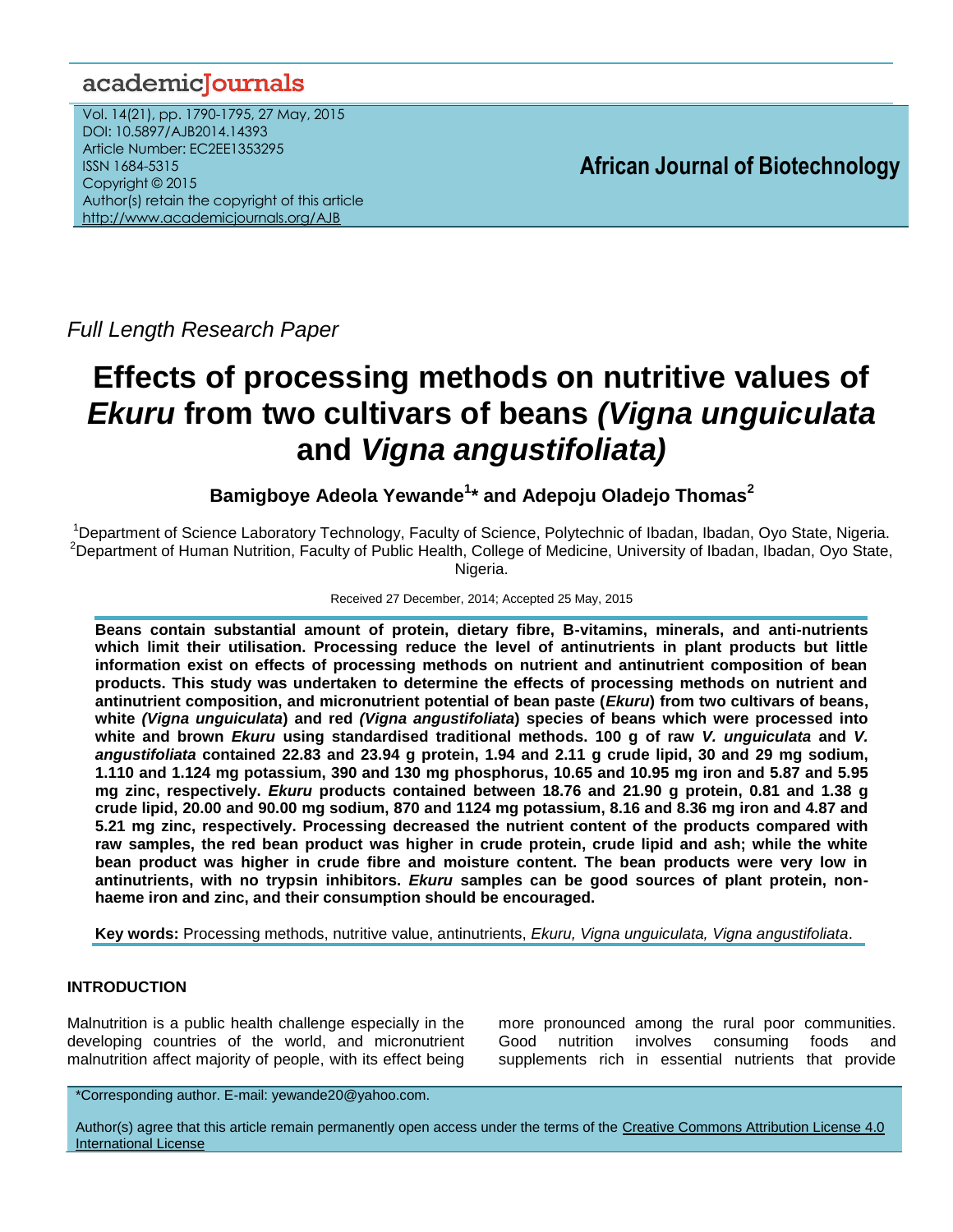adequate energy and support growth and body maintenance (Shills et al., 2006). Plant protein plays significant role in human nutrition, and legumes provide a range of essential nutrients including protein, low glycemic carbohydrates, dietary fibre, minerals and vitamins (Munro, 2007). Worldwide, most grown legumes are soybean, peanut, cowpea (beans) and chickpeas (Shutler et al., 1989). Beans have significant amount of both soluble and insoluble fibre (www.ext.colostate.com); its soluble fibre helps in lowering blood cholesterol by creating more insulin receptor sites (www.recipetips.com). The use of locally available foods and feedstuffs are being encouraged as a means of dietary diversification in combating the menace of micronutrient deficiencies. Beans have significant antioxidant properties which make it a terrific anti-aging food (FAO, 2009).

However, dry legumes contain several anti-nutritional factors such as glucosides, trypsin and chymotrypsin inhibitors, phytates and lectins (Vidal-Valverde et al., 1994), but some simple and inexpensive processing techniques such as soaking and cooking are highly efficient for the reduction of these anti-nutritional factors (Frias et al., 2000). Much information is available in the literature on nutrient content and potential contribution of different varieties of raw beans, but information on their prepared products is scanty. Beans can be prepared to local paste (*Ekuru*) by boiling and consumed with sauce. This study was undertaken to determine the effects of processing methods on nutrient and antinutrient composition and micronutrient retention of '*Ekuru*' from two cultivars of beans, *Vigna unguiculata* and *Vigna angustifoliata*.

#### **MATERIALS AND METHODS**

#### **Sample collection and preparation**

Samples of white *(V. unguiculata*) and red *(V. angustifoliata*) varieties of beans were purchased from Bodija market in Ibadan, Oyo State, Nigeria. Each of the bean sample was divided into three portions – one portion each was used for raw sample analysis (Samples 1 and 2), second portion was dehulled (Samples 3 and 4), and the third portion used for *Ekuru* preparation. Each of the portions for *Ekuru* preparation was soaked in distilled water until soft and then dehulled. To 200 g of dehulled beans was added 50 g of onion, ground with a warring blender and stirred into a fluffy paste. Each of the paste was divided into two portions, giving a total of four *Ekuru* samples. One portion each from the two varieties of beans was prepared to white *Ekuru* (Samples 5 and 6)*,* while 1 g of ground potash was added to each of the second portions to form brown *Ekuru* (Samples 7 and 8). The samples were wrapped with leaves and cooked for 40 min. After cooking, the moisture content of the four *Ekuru* samples was determined and the rest samples were dried to constant weight at 60°C, wrapped in cellophane nylon and refrigerated till when needed.

#### **Chemical analyses**

The eight samples were analyzed in triplicate for moisture, crude

protein, crude lipid, crude fibre and ash using standard methods of Association of Official Analytical Chemists (AOAC, 2005). The carbohydrate content was obtained by difference.

#### **Proximate composition**

The moisture content of the samples was determined by air oven method (Gallenkamp, Model OV - 440, England) at 105°C. The crude protein was determined by micro-Kjeldahl method through digestion of 5 g of sample with conc.  $H_2SO_4$  and Kjeldahl catalyst in Kjeldahl flask for 3 h. The digest was made up to 100 and 5 ml portion was pipetted to Kjeldahl apparatus and 5 ml of 40% (w/v) NaOH solution was added. The mixture was steam distilled, and the liberated ammonia was collected in 10 ml of 2% boric acid, and titrated against 0.01 M HCl solution. The amount of crude protein was then calculated by multiplying percentage nitrogen in the digest by 6.25. Crude lipid was determined by weighing 5 g of dried sample into fat free extraction thimble and plugging lightly with cotton wool. The thimble was placed in the Soxhlet extractor fitted up with reflux condenser. The dried sample (at 60°C) was then extracted with petroleum ether and the crude lipid estimated as g/100 g dry weight of sample, and then converted to g/100 g fresh sample weight. The ash content was determined by weighing 5 g of sample in triplicate and heated in a muffle furnace at 550°C for 4 h, cooled to about 100°C in the furnace and then transferred into a dessicator to cool to room temperature, weighed, and ash was calculated as g/100 g original fresh sample. Crude fibre was determined using the method of Saura-Calixto et al. (1983). The carbohydrate content was obtained by difference. Gross energy of the samples was determined using ballistic bomb calorimeter (Manufacturer: Cal 2k – Eco, TUV Rheinland Quality Services (Pty) Limited, South Africa).

#### **Mineral analysis**

Potassium and sodium were determined by digesting the ash of the samples with perchloric acid and nitric acid, and then taking the readings on Jenway digital flame photometer/spectronic 20 (Bonire et al., 1990). Phosphorus was determined by vanado-molybdate colorimetric method (Ologhobo and Fetuga, 1983). Calcium, magnesium, iron, zinc, manganese, copper and selenium were determined spectrophotometrically by using Buck 200 atomic absorption spectrophotometer (Buck Scientific, Norwalk) (Essien et al., 1992) and their absorption compared with absorption of standards of these minerals.

#### **Antinutrient analysis**

Oxalate was determined by extraction with water for about 3 h and standard solutions of oxalic acid prepared and read on spectrophotometer (Spectronic 20) at 420 nm. The absorbance of the sample extracts were also read and amount of oxalate was estimated. Phytate was determined by titration with ferric chloride solution (Sudarmadji and Markakis, 1977); while trypsin inhibitory activity was determined on casein and comparing the absorbance with that of trypsin standard solutions read at 280 nm (Makkar and Becker, 1996). The tannin content was determined by extracting the samples with a mixture of acetone and acetic acid for 5 h, measured their absorbance and compared the absorbance of the extracts with the absorbance of standard solutions of tannic acid at 500 nm on spectronic 20 (Griffiths and Jones, 1977). Saponin was also determined by comparing the absorbance of the extracts with the standard at 380 nm (Makkar and Becker, 1996). Chi square test was performed on the results obtained and level of significance set at p<0.05.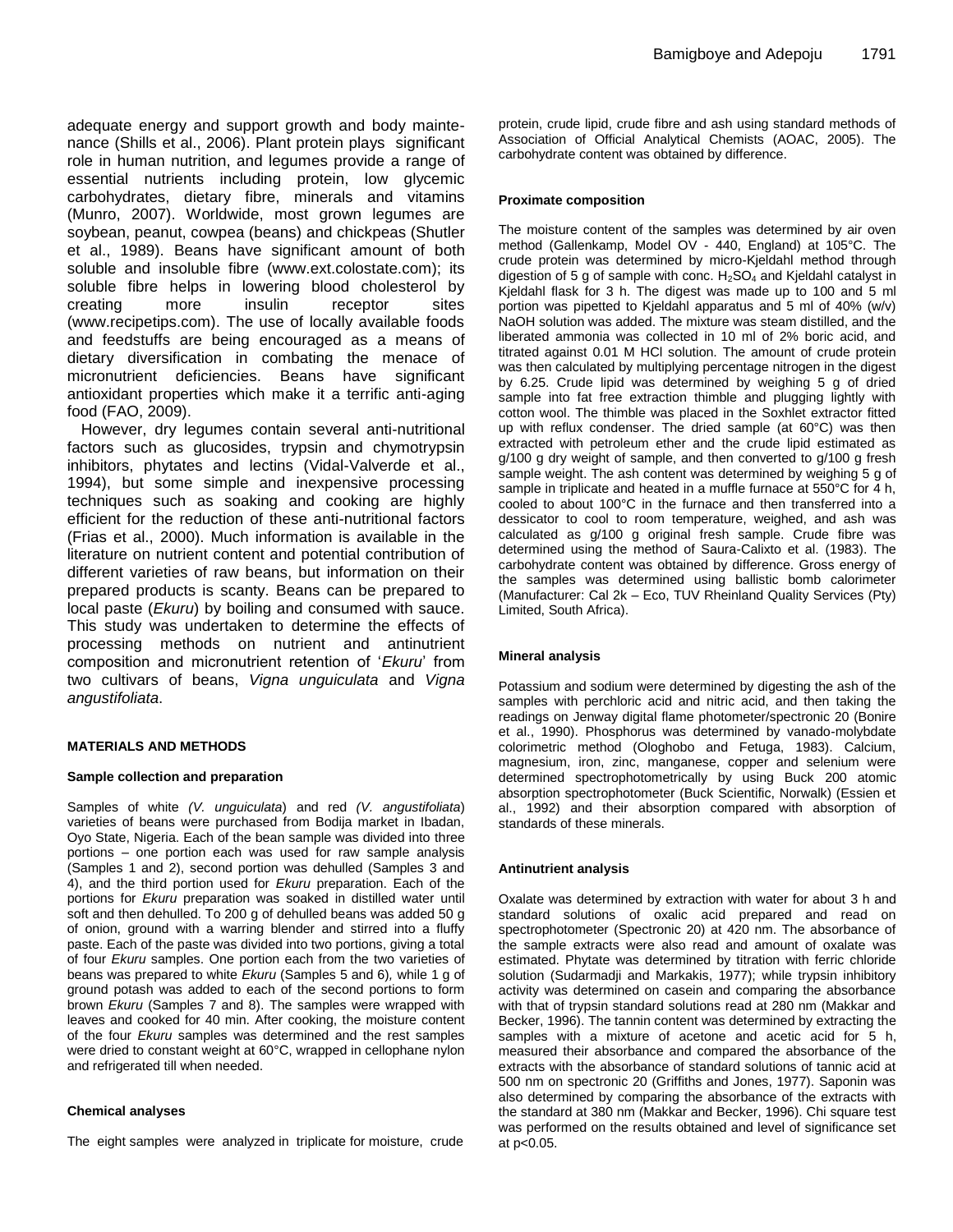| <b>Sample</b> | <b>Moisture</b> | <b>Protein</b>  | Fat            | <b>Fibre</b>   | Ash            | Carbohydrate    |
|---------------|-----------------|-----------------|----------------|----------------|----------------|-----------------|
| Sample 1      | $13.7 \pm 0.03$ | $22.8 \pm 0.32$ | $1.9 \pm 0.03$ | $4.5 \pm 0.03$ | $3.7 \pm 0.02$ | $53.4 \pm 0.03$ |
| Sample 2      | $12.2 \pm 0.20$ | $23.9 \pm 0.80$ | $2.1 \pm 0.02$ | $4.3 \pm 0.03$ | $3.7 \pm 0.03$ | $53.7 \pm 0.03$ |
| Sample 3      | $16.4 \pm 0.03$ | $20.8 \pm 0.14$ | $1.6 \pm 0.03$ | $1.4 \pm 0.02$ | $2.0\pm0.02$   | $57.8 \pm 0.10$ |
| Sample 4      | $15.3 \pm 0.03$ | $21.8 \pm 0.01$ | $1.6 \pm 0.03$ | $1.4 \pm 0.02$ | $2.0\pm0.02$   | $57.9 \pm 0.07$ |
| Sample 5      | $69.7 \pm 0.04$ | $21.2 \pm 0.40$ | $0.8 \pm 0.03$ | $0.8 \pm 0.03$ | $1.0+0.01$     | $7.5 \pm 0.20$  |
| Sample 6      | $67.9 \pm 0.03$ | $21.9 \pm 0.06$ | $1.0+0.02$     | $0.7 \pm 0.02$ | $1.1 \pm 0.02$ | $7.4 \pm 0.08$  |
| Sample 7      | $65.2 \pm 0.08$ | $18.8 \pm 0.12$ | $1.3 \pm 0.03$ | $0.7 \pm 0.03$ | $1.2 \pm 0.02$ | $12.9 \pm 0.20$ |
| Sample 8      | $64.9 \pm 0.08$ | $19.8 \pm 0.10$ | $1.4 \pm 0.03$ | $0.6 \pm 0.03$ | $1.3 \pm 0.02$ | $12.0 \pm 0.06$ |

**Table 1.** Proximate composition of whole, dehulled and processed bean varieties (g/100 g)\*.

Values are means±SD of triplicate determinations. Sample 1 = raw white bean; Sample 2 = raw red bean; Sample 3 = dehulled white bean; Sample 4 = dehulled red bean; Sample 5 = processed white bean *Ekuru*; Sample 6 = processed red bean *Ekuru*; Sample 7 = processed white bean '*coloured Ekuru'*; Sample 8 = processed red bean '*coloured Ekuru'*.

**Table 2a.** Mineral composition of raw and dehulled white and red beans (mg/100 g)\*.

| $30.00 \pm 1.00$ |
|------------------|
| 1120.00±10.00    |
| $70.00 \pm 5.00$ |
| 210.00±30.00     |
| $100.00+20.00$   |
| $9.70 \pm 0.02$  |
| $5.70 \pm 0.03$  |
| $1.74 \pm 0.03$  |
| $0.60 + 0.02$    |
|                  |

Values are means±SD of triplicate determinations. Sample 1 = raw white bean; Sample 2 = raw red bean; Sample 3 = dehulled white bean; Sample 4 = dehulled red bean; Sample 5 = processed white bean *Ekuru*; Sample 6 = processed red bean *Ekuru*; Sample 7 = processed white bean '*coloured Ekuru'*; Sample 8 = processed red bean '*coloured Ekuru'*.

## **RESULTS**

The results of proximate nutrient composition of the raw, dehulled and processed *V. unguiculata* and *V. angustifoliata* are shown in Table 1. The two varieties of beans were high in protein and carbohydrates, moderate in ash and crude fibre but low in moisture and fat content. *V. unguiculata* [Sample 1 (white beans)] had higher value of moisture and crude fibre, while *V. angustifoliata* (Sample 2 (red beans)) was higher in crude protein, crude fat and carbohydrate content with no significant difference in all the nutrient values (*p*>0.05). The two varieties of beans had the same value of ash. Soaking and dehulling led to slight but significant increase in the moisture and carbohydrate content of the samples (Samples 3 and 4), with significant reduction in their crude protein, fat, fibre and ash content. Processing the beans to *Ekuru* led to significant increase in moisture content (*p*<0.05) and insignificant increase in protein, compared with the dehulled samples (Samples 5 and 6). However, processing significantly reduced the carbohydrate, crude fat, fibre and ash content of the products compared with the raw and dehulled samples (*p*<0.05). Brown *Ekuru* samples (Samples 7 and 8) had significantly lower value of crude protein and fibre compared with white *Ekuru*, but significantly higher value of fat, ash and carbohydrate content (*p*<0.05).

The mineral composition of the two varieties of beans and their *Ekuru* products are as shown in Tables 2a and 2b. The two bean varieties were very high in potassium and phosphorus, high in magnesium and iron but low in copper and very low in sodium and calcium. Dehulling resulted in significant reduction in sodium, magnesium, phosphorus, iron, copper (*p*<0.05), with slight insignificant reduction in potassium and zinc content of the beans. Processing the beans to *Ekuru* led to significant increase in sodium, calcium, and phosphorus content of the products, with significant reduction in potassium, iron and zinc content compared with the raw and dehulled samples. Addition of potash significantly increased the mineral content of red coloured *Ekuru* (Samples 7 and 8) of the two bean varieties compared with the white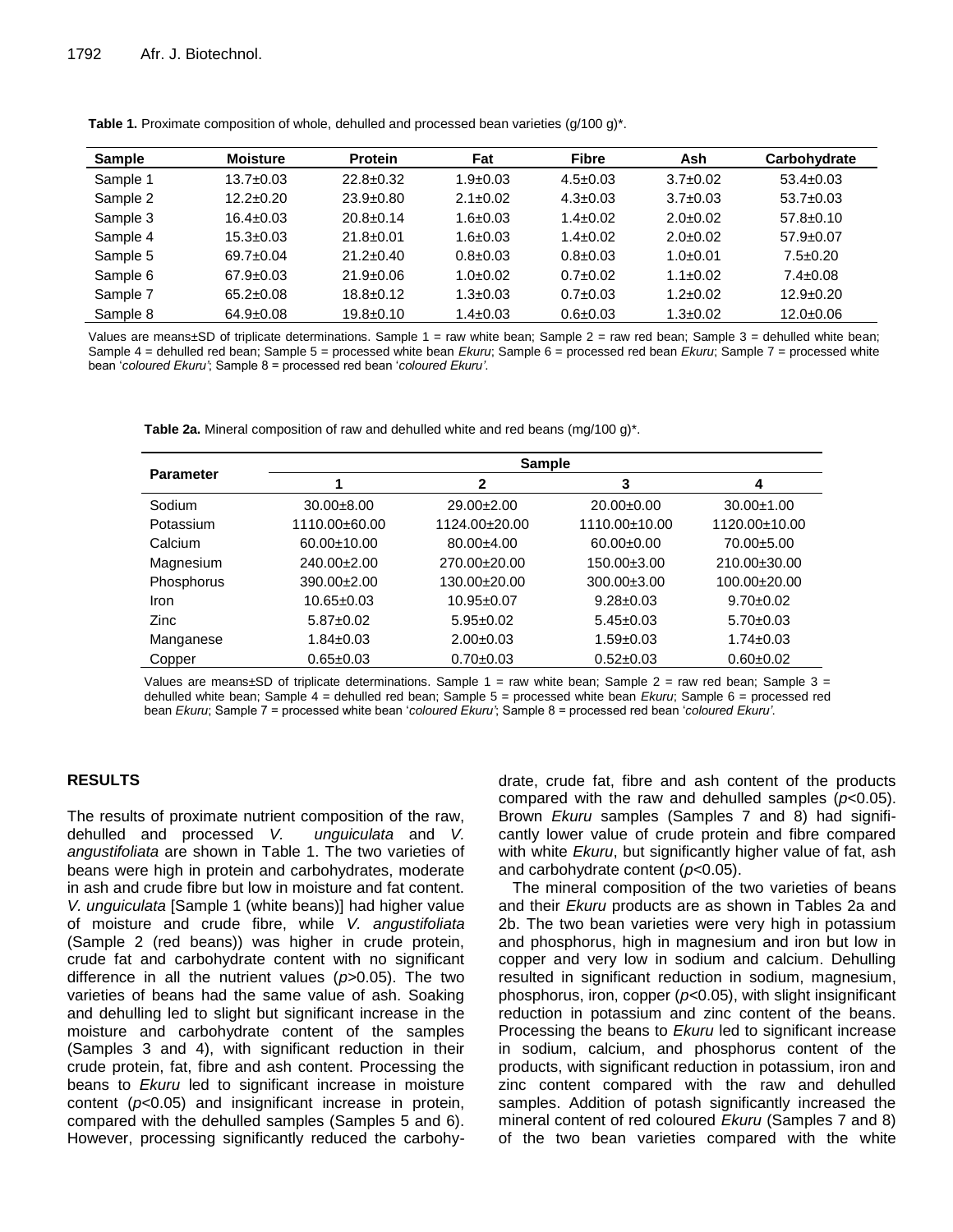|                  | <b>Sample</b>   |                    |                    |                    |  |  |  |
|------------------|-----------------|--------------------|--------------------|--------------------|--|--|--|
| <b>Parameter</b> | 5               | 6                  | 7                  | 8                  |  |  |  |
| Sodium           | $30.00+0.00$    | $20.00 \pm 1.00$   | $90.00 \pm 3.00$   | $20.00 \pm 1.00$   |  |  |  |
| Potassium        | $900.00+20.00$  | 870.00±10.00       | $970.00 \pm 10.00$ | $920.00 \pm 10.00$ |  |  |  |
| Calcium          | 700.00±20.00    | 670.00±9.00        | 800.00±30.00       | 750.00±10.00       |  |  |  |
| Magnesium        | $260.00+2.00$   | 200.00±20.00       | $300.00 \pm 1.00$  | 260.00±30.00       |  |  |  |
| Phosphorus       | $380.00 + 6.00$ | $340.00 \pm 10.00$ | $450.00+2.00$      | 420.00±30.00       |  |  |  |
| <b>Iron</b>      | $8.21 \pm 0.02$ | $8.16 \pm 0.02$    | $8.36 \pm 0.02$    | $8.30 \pm 0.03$    |  |  |  |
| <b>Zinc</b>      | $4.94 \pm 0.02$ | $4.87 \pm 0.04$    | $5.21 \pm 0.03$    | $5.21 \pm 0.02$    |  |  |  |
| Manganese        | $1.32 \pm 0.01$ | $1.27 \pm 0.02$    | $1.42 \pm 0.03$    | $1.40 \pm 0.03$    |  |  |  |
| Copper           | $0.66 \pm 0.03$ | $0.56 \pm 0.03$    | $0.75 \pm 0.03$    | $0.71 \pm 0.04$    |  |  |  |

**Table 2b.** Mineral composition of white and red bean products (mg/100 g)\*.

Values are means $\pm$ SD of triplicate determinations. Sample  $1 =$  Raw white bean; Sample  $2 =$  Raw red bean; Sample  $3 =$ Dehulled white bean; Sample 4 = dehulled red bean; Sample 5 = Processed white bean *Ekuru*; Sample 6 = Processed red bean *Ekuru*; Sample 7 = Processed white bean '*coloured Ekuru'*; Sample 8 = Processed red bean '*coloured Ekuru'*.

**Table 3.** Antinutrient composition of whole, dehulled and white and red bean products (mg/100 g)\*.

| <b>Sample</b> | <b>Phytate</b>  | Oxalate         | Tannin          | Trypsin inhibitors (TIU/mg) |
|---------------|-----------------|-----------------|-----------------|-----------------------------|
| Sample 1      | $0.32 + 0.01$   | $0.07 + 0.00$   | $0.43 \pm 0.02$ | 20.60±0.02                  |
| Sample 2      | $0.26 \pm 0.03$ | $0.07 + 0.00$   | $0.46 \pm 0.02$ | $21.40\pm0.02$              |
| Sample 3      | $0.28 + 0.00$   | $0.06 + 0.00$   | $0.33+0.02$     | $11.30+0.20$                |
| Sample 4      | $0.21 \pm 0.02$ | $0.06 + 0.00$   | $0.38 \pm 0.02$ | $12.70 \pm 0.12$            |
| Sample 5      | $0.03 \pm 0.00$ | $0.02 \pm 0.00$ | $0.01 \pm 0.00$ | $0.00 + 0.00$               |
| Sample 6      | $0.02 \pm 0.01$ | $0.02 \pm 0.00$ | $0.01 \pm 0.00$ | $0.00 + 0.00$               |
| Sample 7      | $0.07 + 0.02$   | $0.02 \pm 0.00$ | $0.01 \pm 0.07$ | $0.00 + 0.00$               |
| Sample 8      | $0.02 \pm 0.00$ | $0.01 + 0.00$   | $0.01 \pm 0.00$ | $0.00 + 0.00$               |

Values are means±SD of triplicate determinations. Sample 1 = raw white bean; Sample 2 = raw red bean; Sample 3 = dehulled white bean; Sample 4 = dehulled red bean; Sample 5 = processed white bean *Ekuru*; Sample 6 = processed red bean *Ekuru*; Sample 7 = processed white bean '*coloured Ekuru'*; Sample 8 = processed red bean '*coloured Ekuru'*.

coloured ones (Samples 5 and 6), (*p*<0.05). The level of antinutrients in the raw and processed bean samples are shown in Table 3. The raw white and red beans were low in antinutrients, except for the trypsin inhibitors whose values were on the high side. The two varieties had the same level of oxalates, white bean had higher phytate value, while the red bean was higher in tannins and trypsin inhibitors values. Dehulling and boiling led to significant reduction in the levels of all the antinutrients (p<0.05), while boiling completely eliminated the trypsin inhibitors in all the *Ekuru* products.

## **DISCUSSION**

The result of proximate composition of two raw cowpea varieties (Samples 1 and 2) are as shown in Table 1. The values obtained for the raw samples were in agreement with the values reported for some varieties of cowpea in the literature (Chel-Guerrero et al., 2002; Adeparusi and Olute, 2010; Ajayi et al., 2010). The moisture content of the raw beans was low, and this underscores its long shelf life and less susceptibility to microbial attack. The two varieties of beans were high in protein content and can be good sources of plant protein. This justifies their use as source of protein in Nigeria, especially among the rural populace living the traditional lifestyle with low consumption of animal products due to poverty (Adewale, 2005). The raw beans were low in fat but high in crude fibre and ash. This finding is in agreement with that of Oshodi and Aletor (1993) (4.3% fibre), and Adeparusi and Olute (2010) (4.11 g fibre and 4.27 g ash /100 g) on Lima bean. Legumes generally contain low fat content in the range 1.0 to 2.0 g/100 g sample, except for chickpea (6.7 g/100 g, Costa et al., 2006); soybean and peanut (21 g and 49 g/100 g sample, respectively, Augustin and Klein, 1989). Dehulling and processing by boiling of the bean varieties resulted in significant reduction in all the nutrient values, the cooked samples (Samples 5 to 8) recording higher reduction in values of fat, crude fibre and ash. The observed reduction in nutrient values is believed to be due to increase in moisture content of the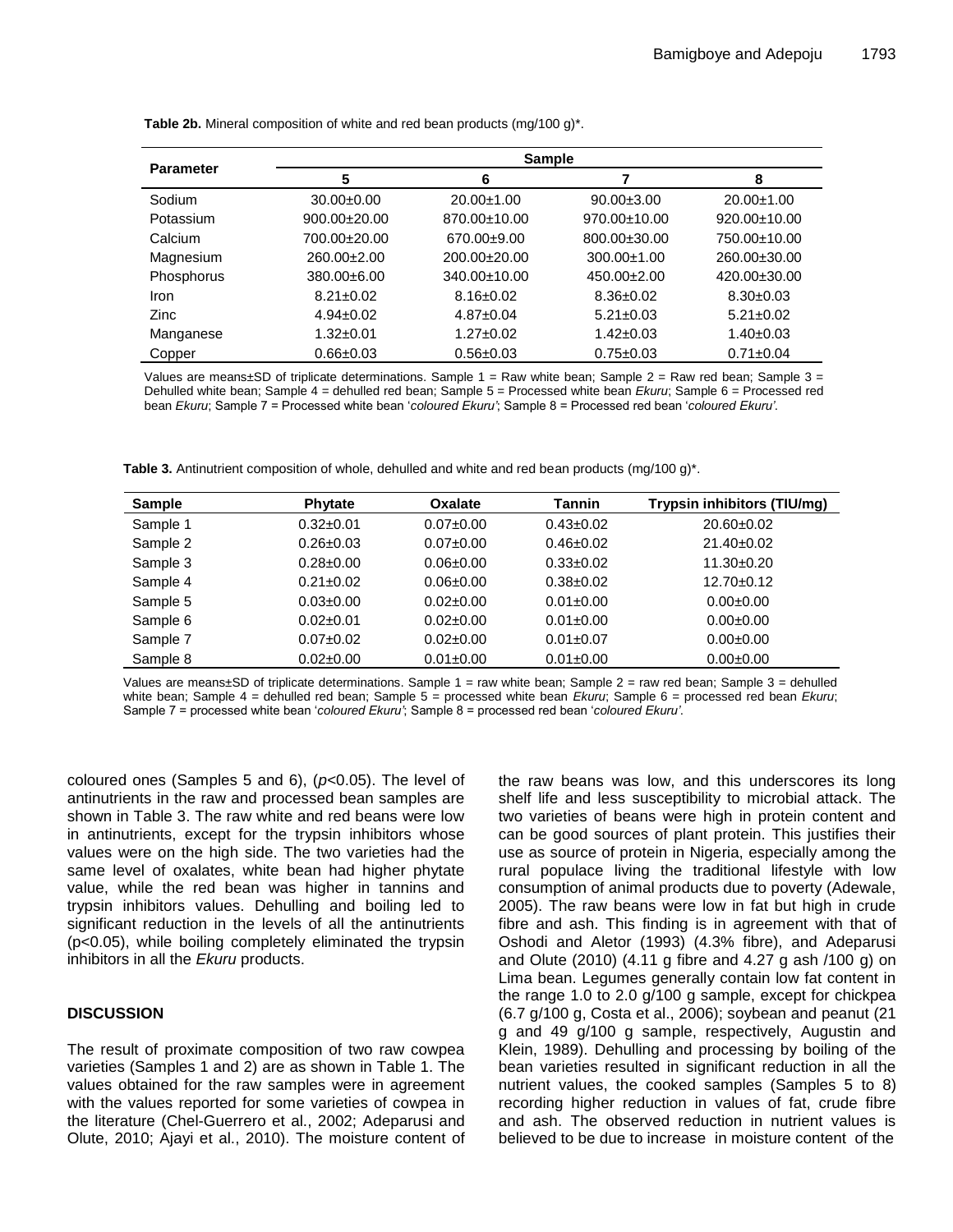cooked products. Raw and processed samples of *V. angustifoliata* (Samples 2, 6 and 8) were insignificantly higher in crude protein, fat and ash content than *V. unguiculata* samples (Samples 1, 5, and 7), while the latter was higher in crude fibre and carbohydrate content (*p*>0.05). Traditional treatment methods of cowpeas such as dehulling, soaking, cooking, fermentation and germination have been used to improve the nutritional quality of food legumes to various extents (Chi-Fai et al., 1997; Mubarak, 2005). Dehulled beans, white and coloured *Ekuru* samples (Samples 3 to 8) contained lower fibre content than raw beans, implying that the seed coat is comprised mainly of fibre, while the protein and fat are concentrated in the cotyledon (Mungudi et al., 2010). Addition of potash to *Ekuru* samples (Samples 7 and 8) led to significant reduction in crude protein and fibre content of the products compared with *Ekuru* white (Samples 5 and 6). This observation confirms the report that potash has an adverse effect on protein content of foods (Isikwenu et al., 2013). However, addition of potash slightly increased the crude fat, ash and carbohydrate content of the products.

The results obtained for the two varieties of beans in Table 2a are in agreement with report of the literature (Adegunwa et al., 2012). The two varieties of beans (Samples 1 and 2) are good sources of potassium, magnesium, phosphorus, iron and zinc (Table 2a). Raw white beans was significantly higher in phosphorus content, while red beans was significantly higher in potassium, calcium, magnesium, iron and zinc content. The very low sodium and very high potassium content of the raw bean varieties (Table 2a, Samples 1 and 2) is advantageous and make them suitable for consumption by the hypertensives that require low sodium and high potassium for intra and extracellular electrolyte balance. Dehulling led to significant reduction in the mineral content of dehulled samples (Samples 3 and 4). This was an indication that removal of the seed coat exposed the minerals to leaching into the soaking water. Dehulling of seeds has been reported to cause loss of minerals through leaching during soaking and cooking of legumes (Augustine and Klein, 1989; Mungudi et al., 2010). Processing the two varieties of beans to *Ekuru* (Samples 5 and 6, Table 2b) led to significant reduction in potassium, zinc, manganese and copper content, while it significantly increased the calcium, magnesium and phosphorus content of the products (*p*<0.05). Addition of potash to red *Ekuru* (Samples 7 and 8, Table 2b) significantly increased mineral content of the samples in comparison with white *Ekuru* (Samples 5 and 6).

The phytate, oxalate and tannin content of the two varieties of beans (Samples 1 and 2) were very low and cannot constitute any significant hindrance to nutrient digestibility or absorption. However, the trypsin inhibitors level was high in the two samples. High level of trypsin inhibitors in legumes has always been the limiting factor for their effective and efficient utilization (Leiner, 1996).

Dehulling led to significant reduction in the levels of all the antinutrients studied (*p*<0.05), and the reduction was much pronounced in the trypsin inhibitor levels. The reduction in the antinutrient levels was attributable to the removal of the seed coat, indicating that the coat contained significant amount of these antinutritents, especially trypsin inhibitors. The trypsin inhibitor values of dehulled samples were lower than what was reported for pigeon pea (Oloyo, 2004). Processing the beans to *Ekuru* led to significant reduction in phytates, oxalates and tannin content of the products compared with the raw and dehulled samples (*p*<0.05), while it completely destroyed the trypsin inhibitors in all the *Ekuru* samples (Samples 5 to 8). Addition of potash to the two varieties of beans did not increase the level of antinutrients significantly (*p*>0.05).

## **Conclusion**

Generally, proximate composition of *V. unguiculata* and *V. angustifoliata* compared well with other types of legumes. However, different processing methods and the length of cooking time significantly decrease crude protein, fibre, ash and anti-nutritional contents. The decrease in the amounts of anti-nutrients is a major beneficial effect of cooking beans because the nutrients will be more digestible and bioavailable. Processing beans to *Ekuru* improves its nutrient content, and consumption of *Ekuru* should be popularized and promoted among all and sundry, especially among the elites as a means to combat macro and micronutrient malnutrition.

## **Conflict of interests**

The authors have no conflict of interests, as the work was done solely through self effort.

## **REFERENCES**

- Adegunwa MO, Adebowale AA, Solano EO (2012). Effect of thermal processing on the biochemical composition, antinutritional factors and functional properties of beniseeds (*Seasamumindicum*) flour. Am. J. Biochem. Mol. Biol. ISSN 2150-4210. DOI:10.3923/ajbmb.
- Adeparusi EO, Olute BW (2010). Effects of Methionine-supplemented toasted Lima bean (*Phaseolus lunatus*) diets on growth of *Oreochromis niloticus.* Fisheries and Wildlife Department, Federal University of Technology, P.M.B. 704, Akure, Nigeria.
- Adewale JG (2005). Socio-economic Determinants of Consumption of Soybean Products in Nigeria: A Case Study of Oyo State, Nigeria. Anthropologist, 7(1):57-60
- Ajayi FT, Akande SR, Joseph OO, Babajide I (2010). Nutritive evaluation of some tropical under-utilized grain legume seeds for ruminant's nutrition. J. Am. Sci. 6(7):1-7.
- AOAC (2005). Association of Official Analytical Chemists Official methods of Analysis of AOAC International, Gaithersburg, MD. USA.
- Augustine J, Klein BP (1989). Nutrient composition of Raw, Cooked and Canned and Sprouted Legumes. In: Mathews, R. H. (ed) Legumes: Chemistry, Technology and Human Nutrition, Mercel Dekker Inc. NY.